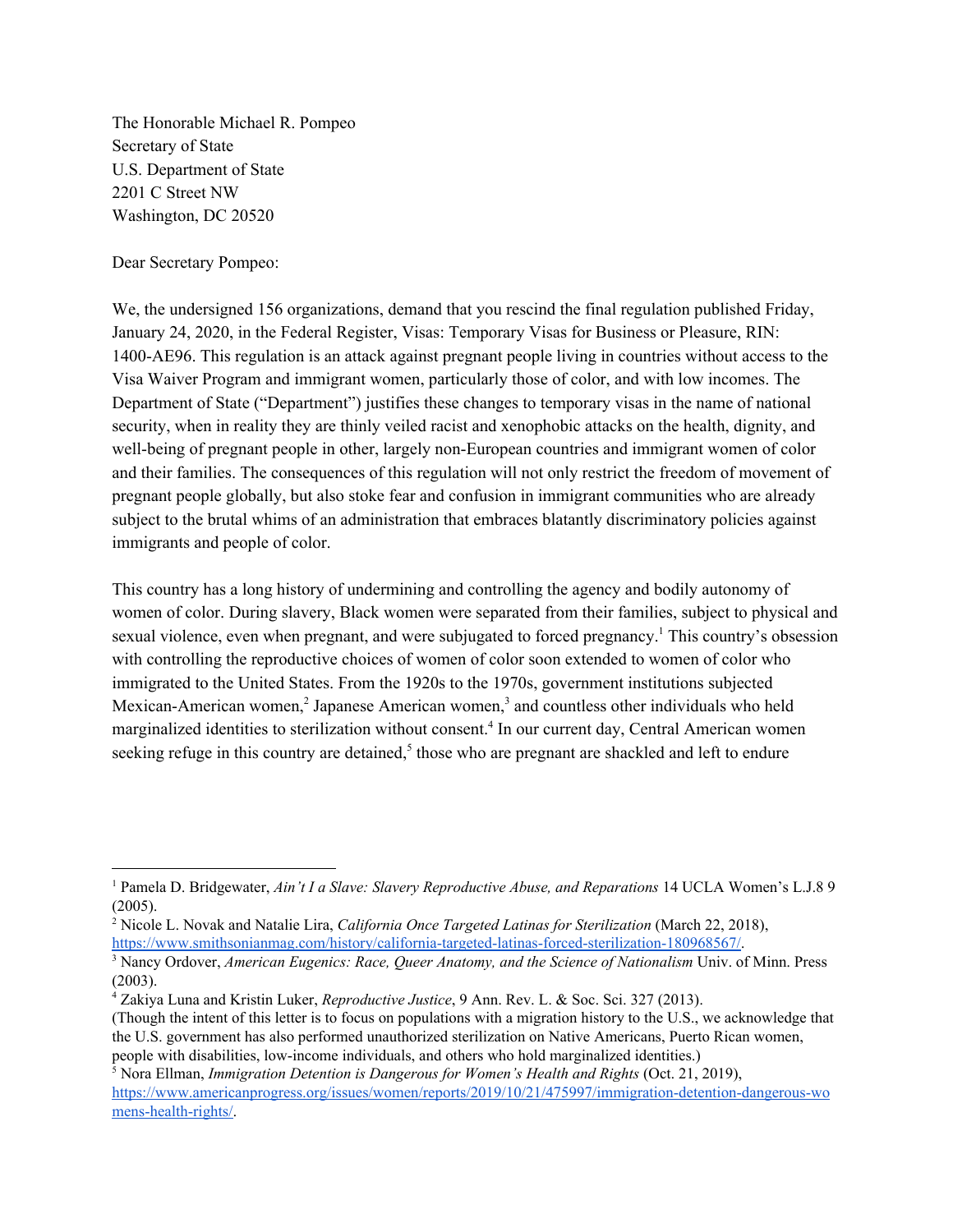pregnancy without adequate medical treatment,<sup>6</sup> transgender women are sexually harassased and dehumanized,<sup>7</sup> and survivors of violence seeking safety in the U.S. are denied asylum.<sup>8</sup>

This rule resembles other historical efforts to deny the mobility and autonomy of Asian women seeking to enter the United States. The Page Act of 1875, one of the first immigration laws of this country, explicitly aimed to limit the entry of women whom border officials deemed "immoral" and likely to engage in prostitution.<sup>9</sup> In reality, it racially profiled Asian women seeking entry to the United States in an attempt to curtail the migration and growth of Asian families in the U.S. and undermined the dignity and autonomy of Asian women.<sup>10</sup> At the border, Asian women were subject to severe interrogations about their true motives or potential "immoral purposes" for going to the U.S. and the means through which they would support themselves--questions with striking resemblance to those that would be asked of pregnant women seeking tourist visas under this final rule.<sup>11</sup> Just last week, a woman boarding a Hong Kong flight to Saipan was [forced](https://www.saipantribune.com/index.php/woman-forced-to-take-pregnancy-test-for-flight-to-saipan/) to take a pregnancy test before boarding the plane, a policy which the passenger states was explained to her as being requested by the Department of Homeland Security despite the lack of enumeration of such a policy on their website.<sup>12</sup> No person should be subject to such demeaning levels of scrutiny and coercion solely based on how they look and their perceived reasons for simply traveling to another country.

Similar to other regulations that this administration has promulgated, such as the expansion of public charge, this rule seeks to limit entry to this country to those who are white and wealthy. In giving consular officers the power to deny B nonimmigrant visas to those they "have reason to believe intends to travel for [the purpose of obtaining citizenship for their child]," this rule opens the door to racial and gender profiling as well as body shaming.<sup>13</sup> The broad discretion given to consular offices may easily subject all women of reproductive age and pregnant persons to invasive and coercive questioning, procedures, and harassment. The burden is on the individual seeking the visa to rebut the consular officer's presumption that the individual is pregnant, at which point the consular officer still has the power to deny a visa.<sup>14</sup> In addition, the regulation would require individuals seeking these visas for the purpose of medical treatment to prove their ability to obtain medical needs and the finances to do so.<sup>15</sup> Otherwise, they will be denied.<sup>16</sup>

<sup>15</sup> *Id*.

<sup>6</sup> Priscilla A. Ocen, *Punishing Pregnancy: Race, Incarceration, and the Shackling of Pregnant Prisoners*, 100 Calif. L. Rev. 1239Rights (2012).

<sup>7</sup> Human Campaign, *Dismantling a Culture of Violence Understanding Anti-Transgender Violence and Ending the Crisis* (2019),

[https://assets2.hrc.org/files/assets/resources/2018AntiTransViolenceReportSHORTENED.pdf?\\_ga=2.104514304.16](https://assets2.hrc.org/files/assets/resources/2018AntiTransViolenceReportSHORTENED.pdf?_ga=2.104514304.1603303899.1580155785-1587892284.1580155785) [03303899.1580155785-1587892284.1580155785](https://assets2.hrc.org/files/assets/resources/2018AntiTransViolenceReportSHORTENED.pdf?_ga=2.104514304.1603303899.1580155785-1587892284.1580155785).

<sup>8</sup> *Attorney General Denies Asylum to Victims of Domestic Abuse, Gang Violence* (Jun. 11, 2018),

[https://www.npr.org/2018/06/11/618988483/attorney-general-denies-asylum-to-victims-of-domestic-abuse-gang-vio](https://www.npr.org/2018/06/11/618988483/attorney-general-denies-asylum-to-victims-of-domestic-abuse-gang-violence) [lence](https://www.npr.org/2018/06/11/618988483/attorney-general-denies-asylum-to-victims-of-domestic-abuse-gang-violence).

<sup>9</sup> Alina Das, *Inclusive Immigrant Justice: Racial Animus and the Origins of Crime-Based Deportation*, 52 U.C. Davis L. Rev. 171 (2018).

 $10$  *Id.* 

 $11$  *Id.* 

<sup>12</sup> *Woman Forced to Take Pregnancy Test for Flight to Saipan* (Nov. 22, 2019),

[https://www.saipantribune.com/index.php/woman-forced-to-take-pregnancy-test-for-flight-to-saipan/.](https://www.saipantribune.com/index.php/woman-forced-to-take-pregnancy-test-for-flight-to-saipan/)

<sup>&</sup>lt;sup>13</sup> Visas: Temporary Visitors for Business or Pleasure, 22 C.F.R. § 41 2020.

<sup>14</sup> *Id.*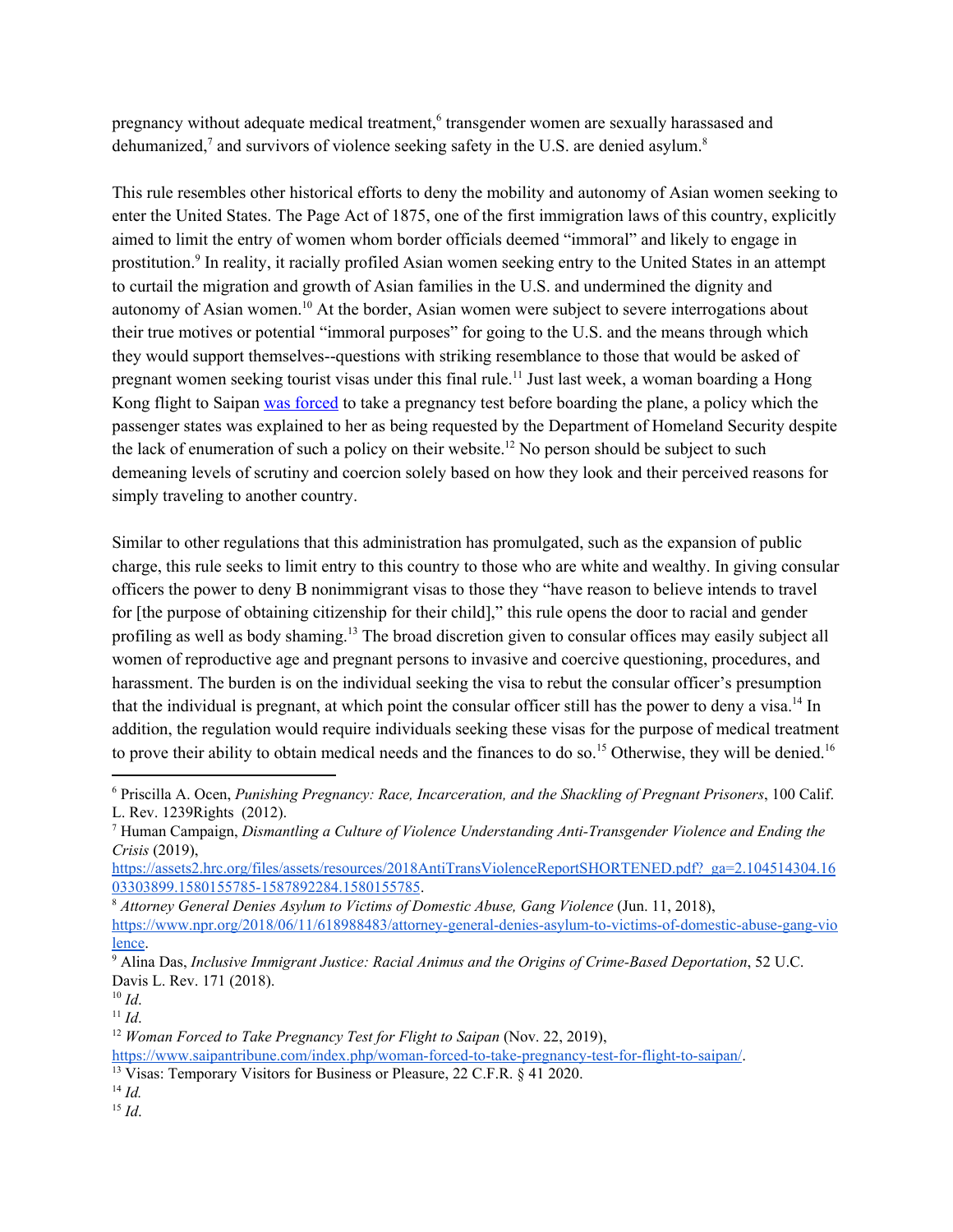According to Foreign Affairs Manual guidance, pregnant applicants can receive a visa if they meet a high standard of evidence proving a medically complicated pregnancy and that appropriate medical treatment cannot be obtained where they live.<sup>17</sup> In order to meet this higher burden, pregnant people may be subject to invasive and medically complicated questions by consular officers with no medical training, much less specific knowledge in obstetrics care. This is not the first time that we have seen government officials in this administration without any medical experience being required to ask intrusive questions about a person's reproductive health. Just last year, Scott Lloyd, the former director of the Office of Refugee Resettlement, [admitted](https://thehill.com/policy/healthcare/435316-house-judiciary-panel-wants-former-trump-refugee-director-to-clarify) in public testimony to tracking and monitoring the menstrual cycles and pregnancies of young women in his custody in order to coerce them out of having abortions.<sup>18</sup>

Despite policy guidance that the Department issued in the Foreign Affairs Manual that attempts to give an impression of limited consular discretion, vague terms within this guidance still grant consular offices broad powers to interpret circumstances that may trigger enough presumption to deny B nonimmigrant visas.<sup>19</sup> Additionally, decisions by consular officers are non-reviewable, preventing judges from reviewing such decisions. This not only could prevent a pregnant person from receiving life-saving medical treatment, but also sets a dangerous precedent for unchecked racial and gender profiling.

Under the current system for obtaining B nonimmigrant visas, consular offices can already deny these visas to individuals who demonstrate that their primary purpose to visit the United States is to give birth.<sup>20</sup> We find it disturbing that this rule would subject pregnant people and women of reproductive age from Africa, Central America, and the Middle East and most of South American and Asia to a level of scrutiny not imposed on men or immigrants visiting from generally wealthier and European countries. This regulation is unnecessary and only serves the administration's misogynistic, xenophobic, and racist policy agenda.

This rule will have numerous consequences on the ability of immigrant women to travel freely and to make the best decisions for themselves and their families. It will have a chilling effect on those choosing to come to the United States who simply want to visit their families. Already, immigrants and their communities in this country are subject to the fear and confusion created by this administration's numerous and cruel policy proposals. Due to fears of deportation, raids, and family separation, immigrants are foregoing needed health care, including reproductive health care. In one survey, nearly twenty-five percent of Latina/o respondents said they had a close family member or friend put off seeking health care due to fear of immigration issues and nearly twenty percent expressed the same fears seeking

<sup>16</sup> *Id*.

<sup>&</sup>lt;sup>17</sup> U.S. Department of State, 9 Foreign Affairs Manual 402.2,

[https://fam.state.gov/FAM/09FAM/09FAM040202.html.](https://fam.state.gov/FAM/09FAM/09FAM040202.html)

<sup>18</sup> Nathaniel Wiexel, *House Judiciary panel wants former Trump refugee director to clarify testimony* (Mar. 22, 2019),

<https://thehill.com/policy/healthcare/435316-house-judiciary-panel-wants-former-trump-refugee-director-to-clarify>. <sup>19</sup> U.S. Department of State, 9 Foreign Affairs Manual 402.2, <https://fam.state.gov/FAM/09FAM/09FAM040202.html>

<sup>&</sup>lt;sup>20</sup> Visas: Temporary Visitors for Business or Pleasure, 22 C.F.R. § 41 2020.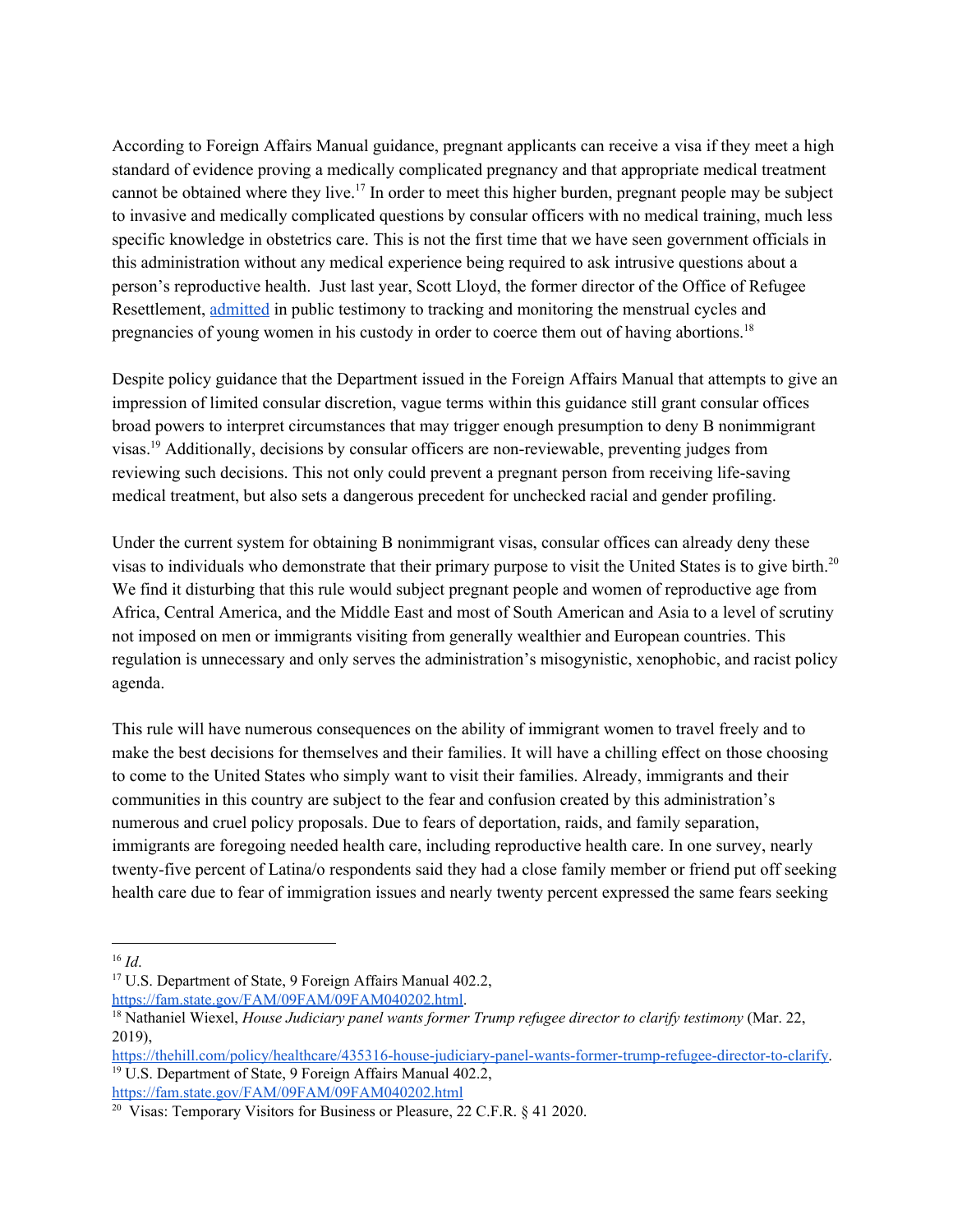reproductive health care.<sup>21</sup> In the same survey, thirty-seven percent of respondents stated that the political environment around immigration and race is having a negative impact on their health and wellbeing.<sup>22</sup> One study found that Latinas experienced a significant increase in preterm births following the 2016 election.<sup>23</sup> Preterm births are linked to a wide range of negative health consequences.<sup>24</sup> This rule, in combination with other xenophobic policies, will certainly continue to cause stress and harm the health of immigrant women and their families in this country.

We demand that you rescind this regulation immediately. An administration that claims to value life and family would seek to affirm the autonomy and dignity of pregnant people instead of subjecting them to baseless scrutiny and profiling. An administration that values life and family must stop the separation of families at the border, refrain from interfering in the reproductive choices of pregnant unaccompanied minors, cease the denial of health care to those in detention, and withdraw proposals of public charge expansion that force immigrant families to make impossible choices about their health, immigration status, and ability to raise a family. Pregnancy is not, and never has been, a threat to national security. This rule is a violation of basic human rights and dignity for people of color and must be rescinded immediately.

Sincerely,

National Asian Pacific American Women's Forum (NAPAWF) National Latina Institute for Reproductive Health 9to5, National Association of Working Women A Better Balance Abortion Access Force ACCESS Action Center on Race and the Economy AIDS Alabama South, LLC AIDS Foundation of Chicago Alianza Nacional de Campesinas All-Options Allentown Women's Center America's Voice American Medical Student Association Asian & Pacific Islander American Health Forum Asian Americans Advancing Justice - Los Angeles Asian Counseling and Referral Service Asian Pacific American Labor Alliance, AFL-CIO

<sup>21</sup> *Latino/a Voters' Views and Experiences Arounds Reproductive Health* (Oct. 4, 2018), [https://www.latinainstitute.org/sites/default/files/NLIRH%20Survey%20Report\\_F\\_0.pdf](https://www.latinainstitute.org/sites/default/files/NLIRH%20Survey%20Report_F_0.pdf). <sup>22</sup> *Id*.

<sup>23</sup> Barbara Benham, *Preterm births among U.S. Latinas increased after 2016 election* (July 22, 2019), [https://hub.jhu.edu/2019/07/22/donald-trump-election-increased-preterm-births-latinas/.](https://hub.jhu.edu/2019/07/22/donald-trump-election-increased-preterm-births-latinas/)

 $^{24}$  *Id.*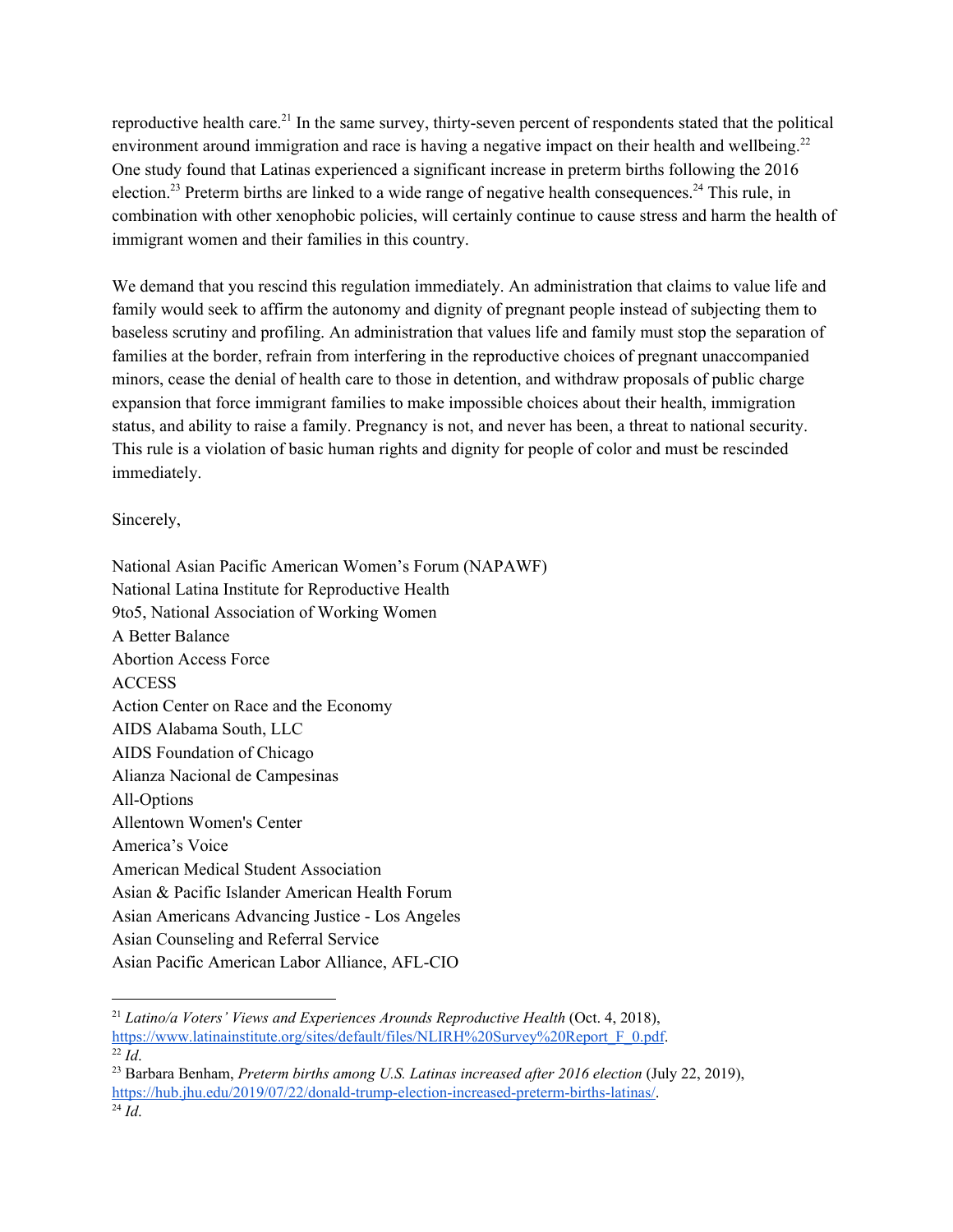Association of Asian Pacific Community Health Organizations Believers Bail Out Black AIDS Institute Black Women for Wellness California Immigrant Policy Center California Latinas for Reproductive Justice (CLRJ) Casa San Jose Cascade AIDS Project Center for American Progress Center for Constitutional Rights Center for Law and Social Policy (CLASP) Center for Reproductive Rights CenterLink: The Community of LGBT Centers Church World Service Coalition of Labor Union Womem Colorado Organization for Latina Opportunity and Reproductive Rights Community Catalyst Community Midwives LLC Congregation of Our Lady of Charity of the Good Shepherd, U.S. Provinces CORA- Colorado Organizations and Individuals Responding to HIV/AIDS Disability Rights Education & Defense Fund Dragonfly Birthworks Education Justice Alliance Empowering Pacific Islander Communities (EPIC) End Domestic Abuse Wisconsin Equal Rights Advocates Equality California Equality North Carolina Equity Forward Families Belong Together (FBT) Families USA Farmworker Association of Florida FORGE, Inc. Freedom for Immigrants Freedom Fund, Inc. Friends of Broward Detainees Global Justice Center Guttmacher Institute Health Care for America Now (HCAN) Healthy Kinder International Hispanic Federation Housing Works, Inc Ibis Reproductive Health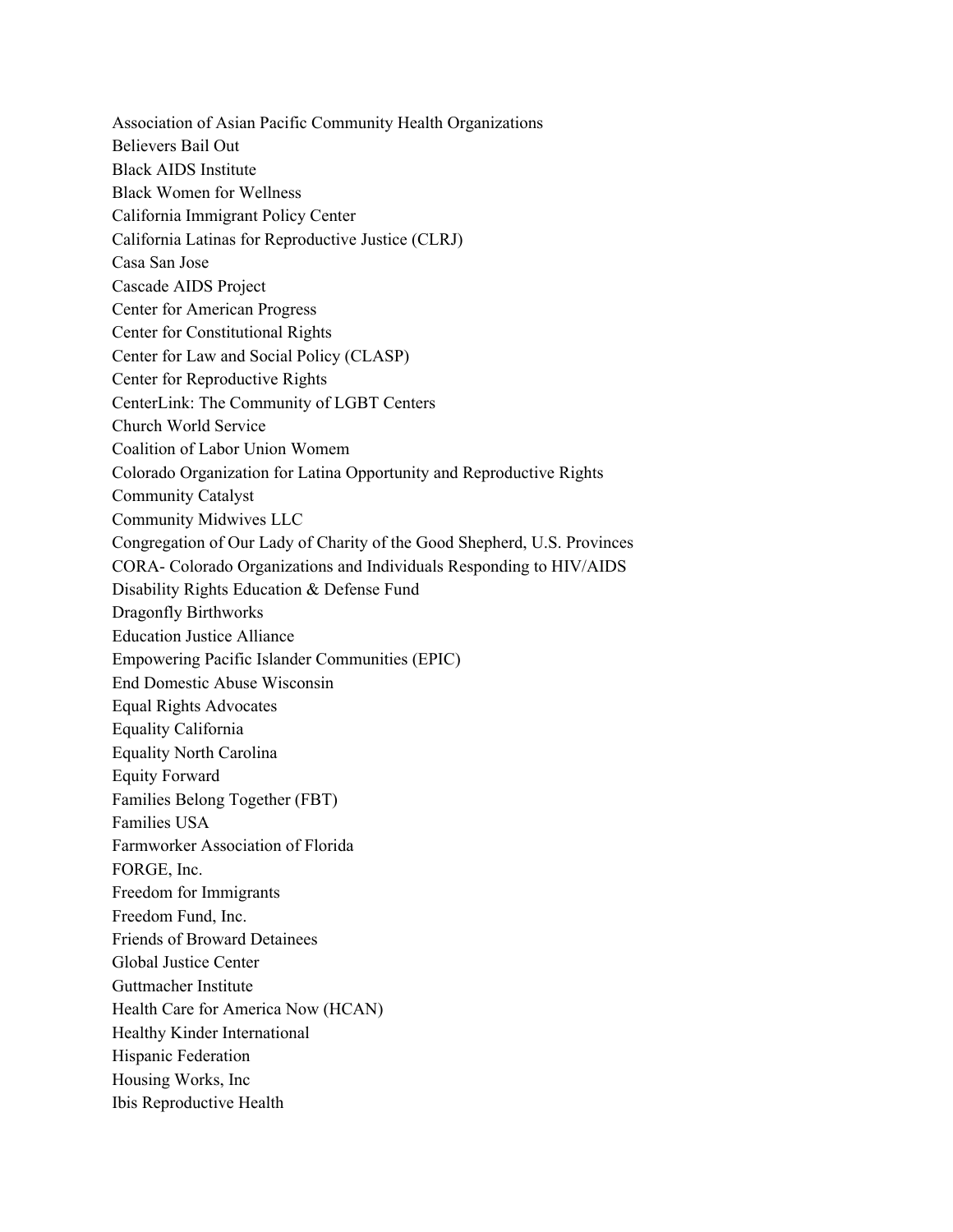If/When/How: Lawyering for Reproductive Justice Immigrant Legal Resource Center Immigration Hub Impetus - Let's Get Started LLC In Our Own Voice: National Black Women's Reproductive Justice Agenda Ipas Jewish Women International Justice in Aging Keshet Lakeshore Liberation Lanai Community Health Center Legal Voice Maine Immigrants' Rights Coalition Maine People's Alliance MANA, A National Latina Organization Marshallese Educational Initiative Medical Students for Choice Modern Military Association of America MomsRising Muslim Public Affairs Council (MPAC) NAPAFASA NARAL Pro-Choice America National Abortion Federation National Advocacy Center of the Sisters of the Good Shepherd National Advocates for Pregnant Women National Association of Social Workers (NASW) National Center for Lesbian Rights National Center for Transgender Equalityy National Council of Asian Pacific Americans National Council of Jewish Women National Council on Independent Living National Domestic Workers Alliance (NDWA) National Equality Action Team National Health Law Program National Immigration Law Center National Institute for Reproductive Health (NIRH) National Korean American Service & Education Consortium (NAKASEC) National Latinx Psychological Association National LGBTQ Task Force National Network for Immigrant and Refugee Rights National Organization for Women National Partnership for Women & Families National WIC Association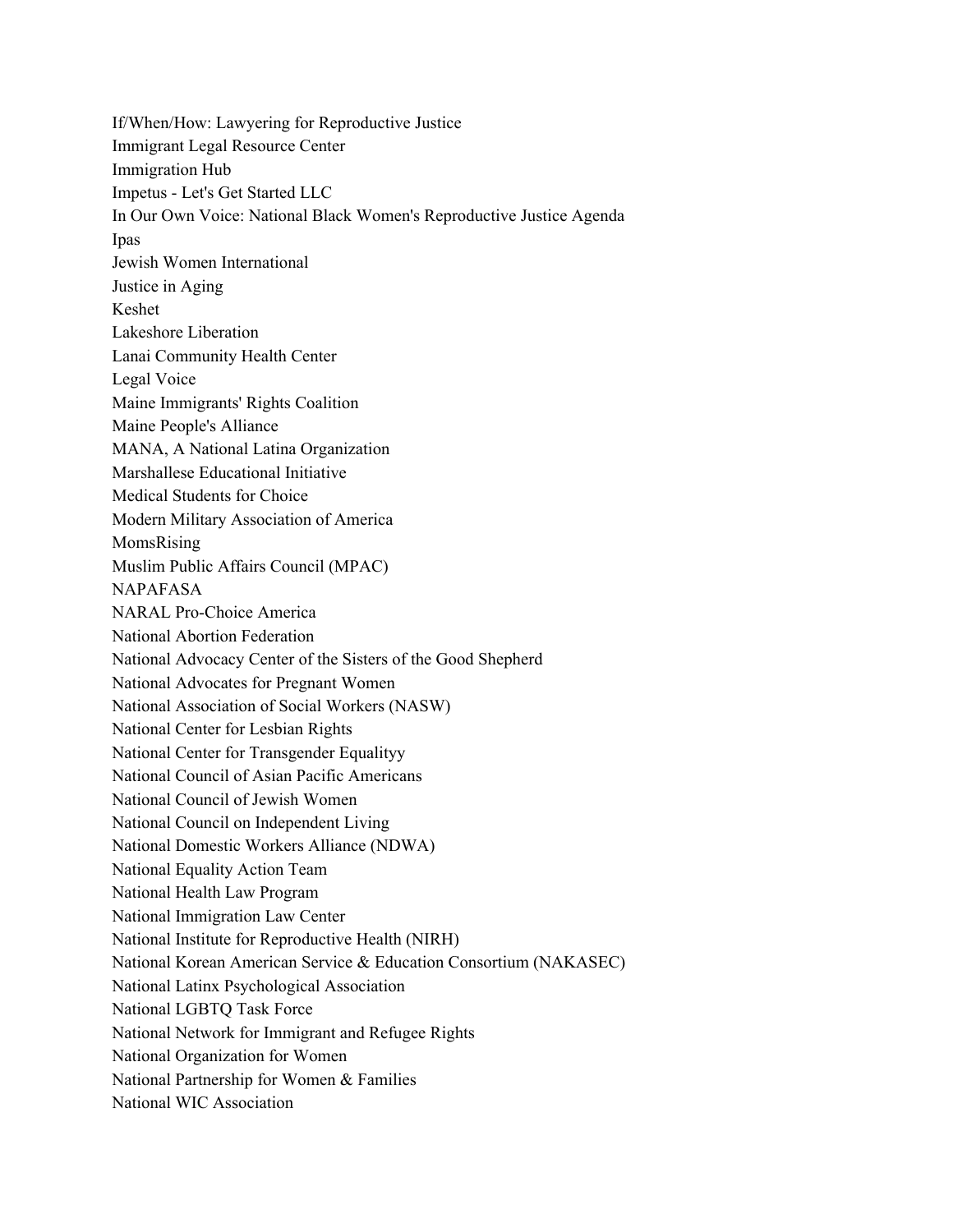National Women's Health Network National Women's Law Center National Working Positive Coalition NETWORK Lobby for Catholic Social Justice New York Immigration Coalition Northwest Health Law Advocates (NoHLA) Not Without Black Women Oasis Legal Services OCA - Asian Pacific American Advocates Partnership for the Advancement of New Americans (PANA) Physicians for Reproductive Health Planned Parenthood Affiliates of California Planned Parenthood Federation of America Poder Latinx Population Connection Action Fund Positive Women's Network-USA Pregnancy Options WI: Education, Resources & Support Prevention Institute Prism Health Raising Women's Voices for the Health Care We Need Reconstructing Judaism Reconstructionist Rabbinical Association Religious Coalition for Reproductive Choice Reproductive Health Access Project Sacred Beginnings Services, Immigrant Rights & Education Network (SIREN) Shriver Center on Poverty Law Silver State Equality-Nevada SisterLove Inc **SisterReach** South Carolina Appleseed Legal Justice Center Southeast Asia Resource Action Center (SEARAC) Southern Poverty Law Center SYL Foundation T'ruah: The Rabbinic Call for Human Rights The Black Alliance for Just Immigration (BAJI) The Children's Partnership The Leadership Conference on Civil and Human Rights The Praxis Project The Women's Foundation of California Treatment Action Group U.S. People Living with HIV Caucus UltraViolet